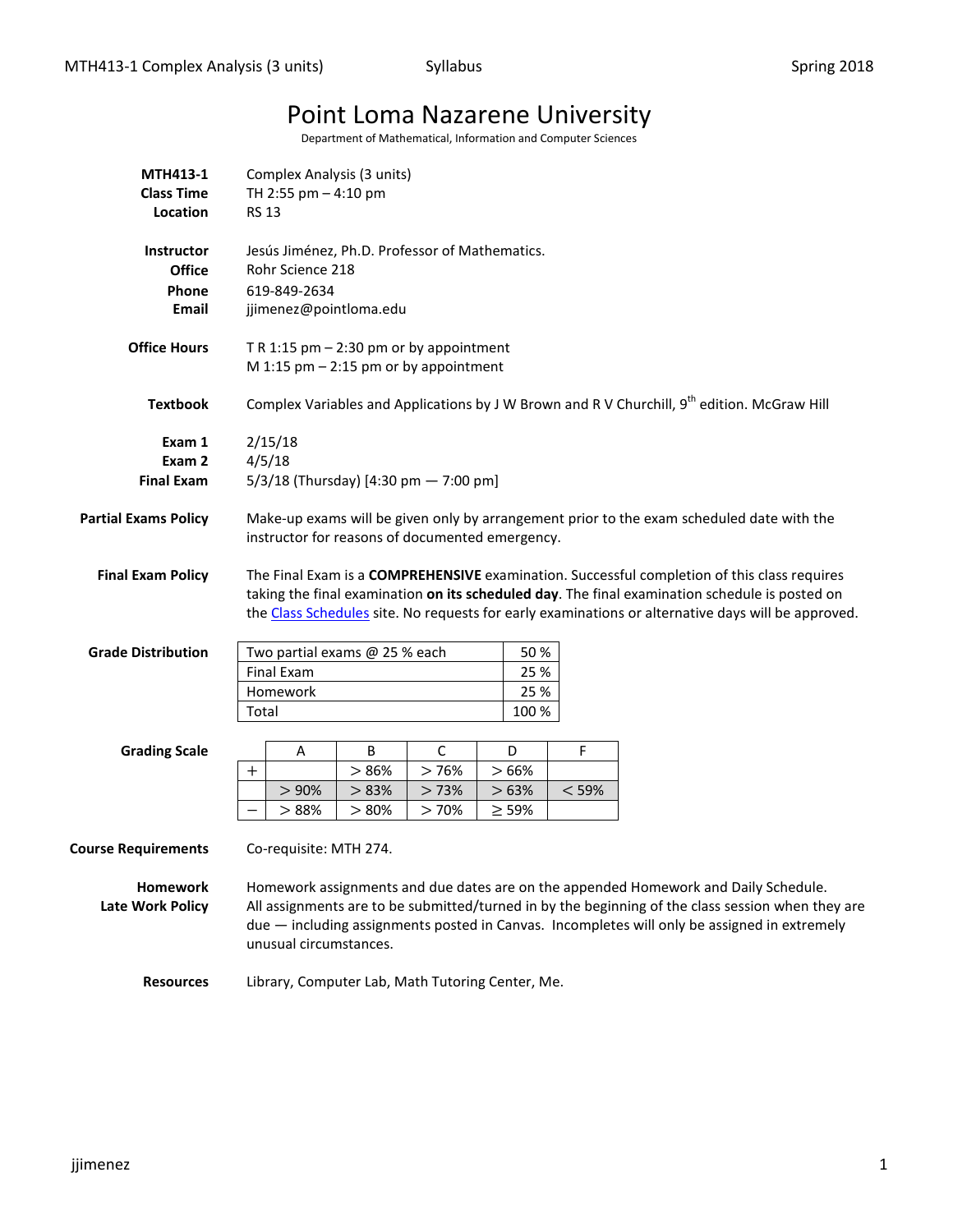# **PLNU Mission**

Point Loma Nazarene University exists to provide higher education in a vital Christian community where minds are engaged and challenged, character is modeled and formed, and service becomes an expression of faith. Being of Wesleyan heritage, we aspire to be a learning community where grace is foundational, truth is pursued, and holiness is a way of life.

#### **Department Mission**

The Mathematical, Information, and Computer Sciences department at Point Loma Nazarene University is committed to maintaining a curriculum that provides its students with the tools to be productive, the passion to continue learning, and Christian perspectives to provide a basis for making sound value judgments.

#### **Course Description**

Complex numbers, analytic functions, integration, series, contour integration, residues and conformal maps. Alternating Years. Offered 2017-18.

### **Course Learning Outcomes for MTH413**

- Students will be able to demonstrate facility with analytical concepts.
- Students will be able to apply their mathematical knowledge to solve problems.

#### **Attendance**

Attendance is expected at each class session. In the event of an absence you are responsible for the material covered in class and the assignments given that day.

Regular and punctual attendance at all classes is considered essential to optimum academic achievement. If the student is absent from more than 10 percent of class meetings, the faculty member can file a written report which may result in de-enrollment. If the absences exceed 20 percent, the student may be de-enrolled without notice until the university drop date or, after that date, receive the appropriate grade for their work and participation. See [Attendance Policy](https://catalog.pointloma.edu/content.php?catoid=28&navoid=1761#Class_Attendance) in the in the Undergraduate Academic Catalog.

#### **Class Enrollment**

It is the student's responsibility to maintain his/her class schedule. Should the need arise to drop this course (personal emergencies, poor performance, etc.), the student has the responsibility to follow through (provided the drop date meets the stated calendar deadline established by the university), not the instructor. Simply ceasing to attend this course or failing to follow through to arrange for a change of registration (drop/add) may easily result in a grade of F on the official transcript.

#### **Academic Accommodations**

If you have a diagnosed disability, please contact PLNU's Disability Resource Center (DRC) within the first two weeks of class to demonstrate need and to register for accommodation by phone at 619-849-2486 or by e-mail a[t DRC@pointloma.edu.](mailto:DRC@pointloma.edu) See [Disability](http://www.pointloma.edu/experience/offices/administrative-offices/academic-advising-office/disability-resource-center)  [Resource Center](http://www.pointloma.edu/experience/offices/administrative-offices/academic-advising-office/disability-resource-center) for additional information. For more details see the PLNU catalog under [Academic Accommodations.](https://catalog.pointloma.edu/content.php?catoid=28&navoid=1761#Academic_Accommodations) Students with learning disabilities who may need accommodations should discuss options with the instructor during the first two weeks of class.

#### **Academic Honesty**

Students should demonstrate academic honesty by doing original work and by giving appropriate credit to the ideas of others. Academic dishonesty is the act of presenting information, ideas, and/or concepts as one's own when in reality they are the results of another person's creativity and effort. A faculty member who believes a situation involving academic dishonesty has been detected may assign a failing grade for that assignment or examination, or, depending on the seriousness of the offense, for the course. Faculty should follow and students may appeal using the procedure in the university Catalog. Se[e the catalog](https://catalog.pointloma.edu/content.php?catoid=28&navoid=1761#Academic_Honesty) for definitions of kinds of academic dishonesty and for further policy information.

#### **Final Exam Policy**

The final exam date and time is set by the university at the beginning of the semester and may not be changed by the instructor. This schedule can be found on the university website and in the course calendar. No requests for early examinations will be approved. Only in the case that a student is required to take three exams during the same day of finals week, is an instructor authorized to consider changing the exam date and time for that particular student.

#### **Copyright Protected Materials**

Point Loma Nazarene University, as a non-profit educational institution, is entitled by law to use materials protected by the US Copyright Act for classroom education. Any use of those materials outside the class may violate the law.